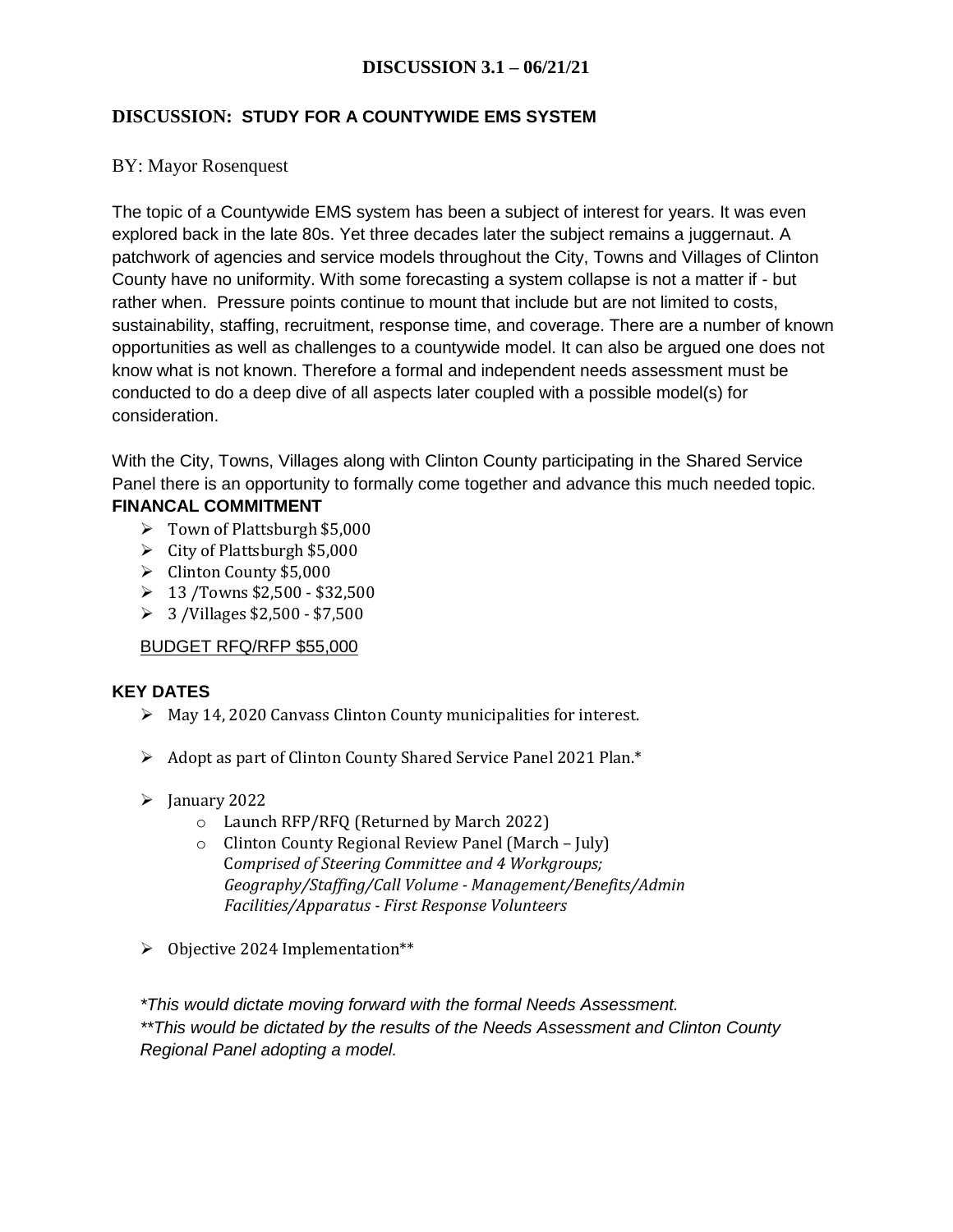### **DRAFT RESOLUTION 3.2 – 06/21/21**

# **RESOLUTION TITLE - Budget Transfer – General Fund Mayor's Office Contract Services**

BY: Richard Marks

**WHEREAS**, the following resolution was adopted on July  $1<sup>st</sup>$ , 2021; and

**WHEREAS**, the 2021 General Fund budget does not make appropriations for the Mayor's Office for fees incurred for a county wide EMS System study; and

**WHEREAS**, the City Chamberlain is requesting to appropriate for the unbudgeted costs through an additional General Fund transfer to fund the Mayor's Office Contract Services for the additional costs for the fiscal year 2021;

# **NOW, THEREFORE, BE IT RESOLVED, the Common Council Authorizes the City Chamberlain to adjust the General Fund budget, as follows:**

It is being requested to adjust the 2021 General Fund Budget, as follows:

| Increase: General Fund – Mayor Contract Services   | 18010000-4430 \$5,000.00 |            |
|----------------------------------------------------|--------------------------|------------|
| Increase: General Fund – Appropriated Fund Balance | 1-0599                   | \$5,000.00 |

To provide for unbudgeted appropriations in the Mayor's Office in the General Fund for fees to support a county wide EMS system study. The budget adjustment increases the General Fund budget by \$5,000 for appropriations in 2021 in the Mayor's office Contract Services and is provided for by appropriating \$5,000 of the unappropriated fund balance in the General Fund.

## Approved by the **PUBLIC SAFETY COMMITTEE** at its meeting on **June 21, 2021.**

"Yes" "No" Absent